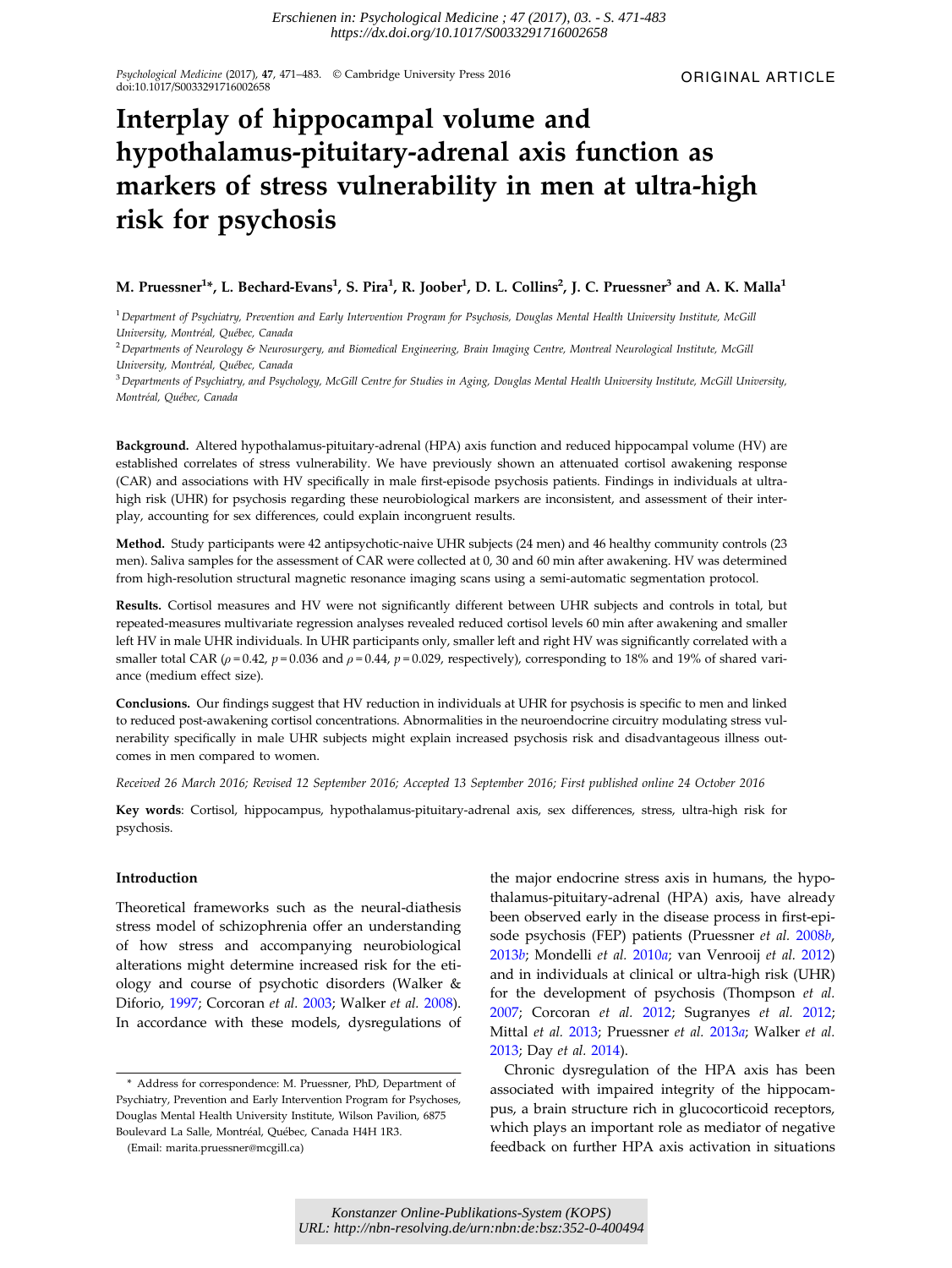of elevated glucocorticoid levels (Jacobson & Sapolsky, [1991;](#page-10-0) Pruessner et al. [2008](#page-11-0)a). Pathological alterations of the hippocampus in situations of chronic stress include shortening of dendrites in the hippocampal CA3 region and suppression of neurogenesis of dentate gyrus granule neurons (McEwen & Gianaros, [2010](#page-10-0)). While in principle, this appears to be a reversible process, such alterations are believed to be important contributors to hippocampal volume (HV) reduction and to compromise its role as a central regulator of HPA axis function (McEwen & Gianaros, [2010](#page-10-0)). An association between reduced HV and HPA axis dysregulation has been observed in various conditions including depression, post-traumatic stress disorder and aging (Frodl & O'Keane, [2013](#page-9-0); Wingenfeld & Wolf, [2014](#page-12-0)).

Indeed, HV reduction has emerged as one of the most replicated structural brain abnormalities in psychosis (Velakoulis et al. [2006;](#page-11-0) Adriano et al. [2012](#page-9-0)). In contrast, findings reported in individuals at high risk for psychosis are rather inconsistent. Whereas reduced regional brain volume, including the hippocampus, has been observed in relatives of schizophrenia patients (Lawrie et al. [2001](#page-10-0); Keshavan et al. [2002\)](#page-10-0) and in subjects at clinical high risk for psychosis (Phillips et al. [2002;](#page-10-0) Borgwardt et al. [2007](#page-9-0); Meisenzahl et al. [2008](#page-10-0); Witthaus et al. [2009](#page-12-0); Fusar-Poli et al. [2011](#page-9-0); Cullen et al. [2013](#page-9-0); Schobel et al. [2013\)](#page-11-0), other studies did not observe HV changes based on family history of psychosis (Wood et al. [2005\)](#page-12-0) or clinical high-risk status (Velakoulis et al. [2006](#page-11-0); Buehlmann et al. [2010;](#page-9-0) Bois et al. [2015](#page-9-0)b; Klauser et al. [2015\)](#page-10-0). Furthermore, some studies found that HV reduction in UHR subjects is progressive (Schobel et al. [2013](#page-11-0)) and occurs independ-ent of later transition status (Wood et al. [2010;](#page-12-0) Walter et al. [2012](#page-12-0); Bois et al. [2016\)](#page-9-0), while others observed smaller HV only in UHR subjects who later converted to psychosis (Witthaus et al. [2010\)](#page-12-0). Still, other studies found that, independent of later transition status, HV was not reduced (Bois et al. [2015](#page-9-0)a). These contradictory findings call for a more in depth investigation of the mechanisms behind HV loss and the investigation of plausible confounding factors in UHR subjects.

Despite the well-known association between HPA axis function and HV in various conditions, integrative research exploring this relationship in individuals at high risk for psychosis is lacking, and only few studies have investigated the association between these markers in the context of psychosis. Research by Mondelli and colleagues reported smaller HV in association with higher diurnal cortisol levels in FEP patients (Mondelli et al. [2011\)](#page-10-0), but an earlier study had not found such a relationship (Gunduz-Bruce et al. [2007\)](#page-10-0). In our own recent study in FEP, we observed reduced HV in association with blunted total post-awakening

cortisol concentrations (Pruessner et al. [2015](#page-11-0)b), a composite measure that is influenced by both the preawakening increase in cortisol and the cortisol awakening response (CAR) (Stalder et al. [2016\)](#page-11-0).

The CAR has been proposed as a reliable marker of HPA axis regulation (Pruessner et al. [1997](#page-11-0)) and is sensitive to a person's health status and stress perception (Fries et al. [2009\)](#page-9-0). It has been suggested that a blunted CAR is a consequence of adrenal insufficiency following chronically elevated basal cortisol levels (Schmidt-Reinwald et al. [1999](#page-11-0)). An attenuated CAR has been demonstrated in FEP patients (Pruessner et al. [2008](#page-11-0)b, [2013](#page-11-0)b; Mondelli et al. [2010](#page-10-0)a) and more recently also in individuals at UHR for the development of psychosis (Day et al. [2014\)](#page-9-0). The absence of a the CAR in patients with severe hippocampal damage, with diurnal cortisol secretion remaining intact, suggests that the CAR critically depends on the hippocampus (Buchanan et al. [2004](#page-9-0); Wolf et al. [2005\)](#page-12-0).

Of note, our research in FEP has demonstrated sex differences in neurobiological markers of stress, including blunted cortisol levels after awakening and reduced HV, in male patients compared to female patients and compared to male healthy comparison subjects (Pruessner et al. [2008](#page-11-0)b, [2013](#page-11-0)b, [2015](#page-11-0)b). Furthermore, in FEP patients, smaller HV was related to more blunted total post-awakening cortisol concentrations only in male patients (Pruessner et al. [2015](#page-11-0)b). In support of sex differences in gray-matter volume reductions, a meta-analyses of voxel-based morphometry studies concluded that volume decline in limbic system and other structures is more pronounced in male dominated populations of schizophrenia patients compared to gender balanced samples (Bora et al. [2012](#page-9-0)).

No study to date has investigated HV decline in UHR individuals under the consideration of HPA axis function and sex differences. The aim of the present study was thus to determine differences in cortisol levels and HV between individuals at UHR and healthy controls, and to examine the association between these markers. Based on the previous findings in FEP and UHR populations outlined above, we hypothesized to find a blunted CAR, reduced HV, and a positive linear association between these two markers in the UHR group. Similar to our previous findings in FEP patients, we furthermore expected to find more pronounced neurobiological alterations in male compared to female UHR subjects.

## Method

#### Participants

Forty-two individuals identified as being at UHR for psychosis (24 men, 18 women; mean age 20.16 ± 3.56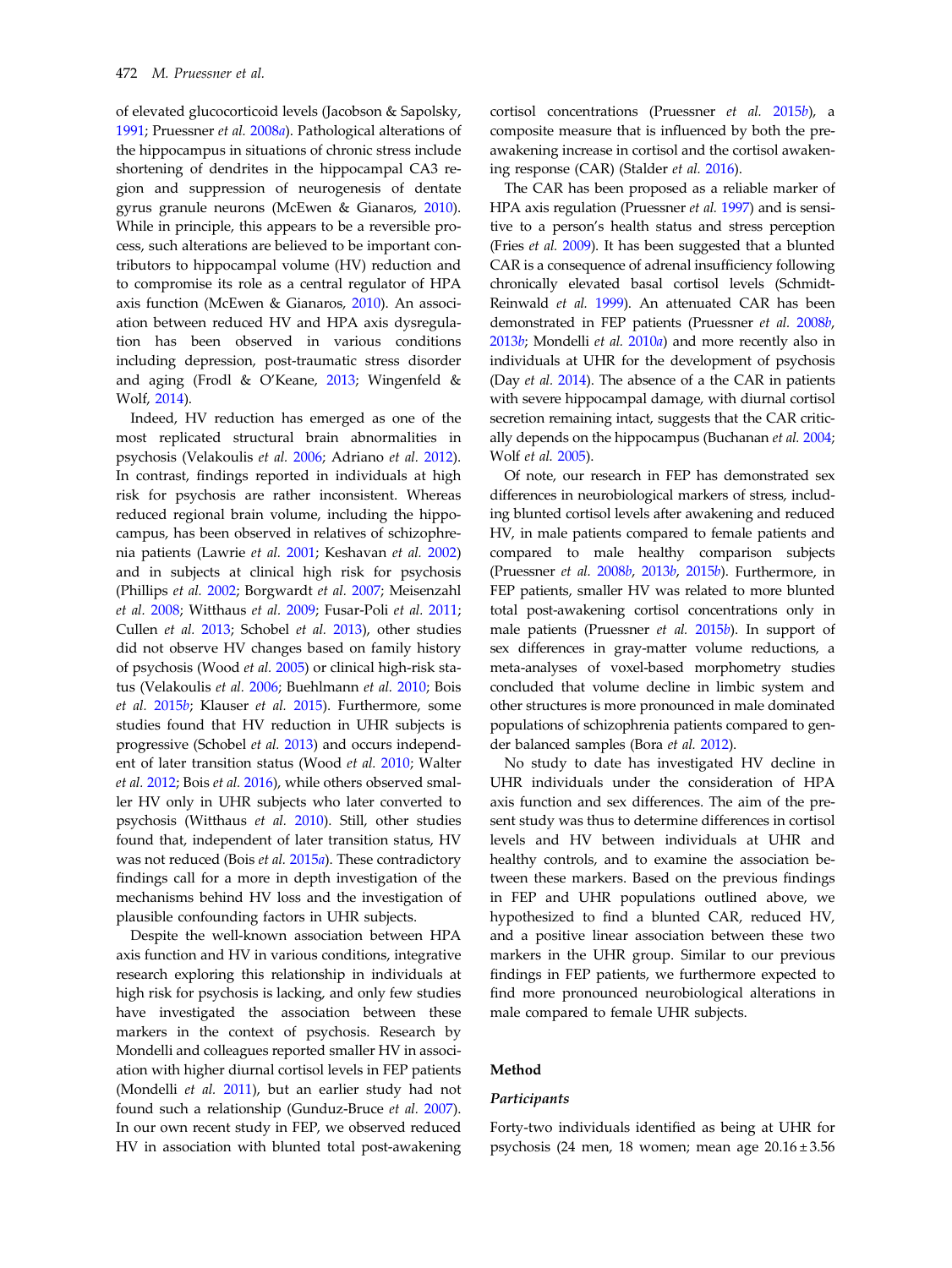years) and 46 healthy community controls (23 men, 23 women; mean age  $23.26 \pm 3.63$  years) participated in this study. UHR subjects were recruited from the Clinic for Assessment of Youth at Risk (CAYR) at the Prevention and Early Intervention Program for Psychosis in Montreal (Pruessner et al. [2015](#page-11-0)a). A status of UHR was confirmed with the Comprehensive Assessment of at Risk Mental States (CAARMS; Yung et al. [2005\)](#page-12-0). Thirty-one UHR subjects (73.8%) met criteria for attenuated psychosis, seven individuals (16.7%) were accepted on the basis of a family history of psychosis in a first-degree relative plus 30% drop in functioning, and three (7.1%) had experienced Brief Limited Intermittent Psychotic Symptoms (BLIPS). Healthy control subjects were recruited from the community through newspaper advertisements. Absence of any history of mental illness, drug abuse or current medication use was documented with the Structured Clinical Interview for DSM-IV Axis I Disorders, nonpatient edition (SCID-I/NP) (First et al. [2002\)](#page-9-0). Twentysix UHR individuals and 31 controls underwent magnetic resonance imaging (MRI) testing. Combined cortisol and imaging data were available for 25 UHR subjects and 27 controls. The study was approved by the McGill University Faculty of Medicine Institutional Review Board. All participants gave informed consent for participation in the study.

#### Post-awakening cortisol measures

Saliva samples for cortisol assessment were taken immediately after awakening, and 30 and 60 min thereafter. All participants received oral and written instructions on how to collect saliva samples at their home using the Salivette<sup>©</sup> device (Sarstedt, Canada). Subjects were instructed to strictly adhere to the sampling intervals and to refrain from activities that could contaminate the sample, including smoking, caffeine intake, and brushing their teeth during the entire sampling time. Furthermore, participants were advised not to eat or drink within 5 min before taking a saliva sample, to mark their name and exact sampling day and time on each salivette, and to store the samples in a fridge or freezer until returning them to the laboratory. In the laboratory, saliva samples were stored in a freezer at −20 °C until analysis. Only cortisol samples with accurate sampling times (not exceeding the previewed time of saliva collection at 30-min intervals by more than 5 min) and complete sample sets were included in the study. Awakening time was recorded to assess potential effects on cortisol levels. Cortisol analysis was conducted with a time-resolved immunoassay with fluorescence detection. Intra-and interassay coefficients of variation were smaller than 10% and 12%, respectively.

#### HV assessment

MRI scans were acquired on a 1.5 T Siemens Magnetom Vision scanner at the Montreal Neurological Institute (MNI). High resolution (isotropic 1 mm) images were obtained using a T1 weighted, standard threedimensional gradient-echo pulse sequence, with a field of view of 256 mm, repetition time (TR) of 22 ms, echo time (TE) of 9.2 ms, and a flip angle of 30°. Pre-processing included correction for image intensity non-uniformities (Sled et al. [1998\)](#page-11-0) and linear stereotaxic transformation (Collins et al. [1994\)](#page-9-0) into coordinates based on the Talairach atlas (Talairach & Tournoux, [1988](#page-11-0)). A recent appearance model-based automatic segmentation method with patch based local refinement (Hu et al. [2011\)](#page-10-0) was employed to determine HV. Subsequently, automated HV labels were inspected and, if necessary, corrected according to our previously established manual segmentation guidelines (Pruessner et al. [2000](#page-11-0)) to ensure greatest validity of target volume estimates. As a measure of total brain volume differences, we employed the individual scaling factor used to transform native into normalized brain volumes based on the MNI 152 template for further statistical analyses (Mazziotta et al. [1995](#page-10-0)). [Fig. 1](#page-3-0) illustrates the hippocampal segmentation result obtained from a sample subject in a multiplanar image with embedded 3D view.

#### Sociodemographic and clinical measures

Demographic and other potentially confounding variables assessed in patients and controls were age, sex, and the binary variables education level (high school completed or not), ethnicity (Caucasian or other), relationship status (single or in a relationship), daily Tobacco smoking (yes or no) and cannabis use in the past 3 months (yes or no).

In UHR subjects, the severity of (subthreshold) psychotic symptoms was assessed with the Brief Psychiatric Rating Scale (BPRS; Lukoff et al. [1986;](#page-10-0) Ventura et al. [1993](#page-11-0)). Separate BPRS ratings for positive symptoms, negative symptoms and depression were determined based on results from a factor analysis (Kopelowicz et al. [2008](#page-10-0)). Overall functioning was assessed with the Global Assessment of Functioning (GAF) scale (Luborsky, [1962\)](#page-10-0). All symptom assessments were conducted by trained research personnel. Subjective stress was assessed with the Perceived Stress Scale (Cohen et al. [1983](#page-9-0)) in a subgroup of UHR subjects and controls.

#### Statistical analyses

t tests, and  $χ²$  tests were performed to determine group and sex differences in demographic variables. Univariate ANOVAs were calculated to determine group and sex differences in cortisol levels and HV,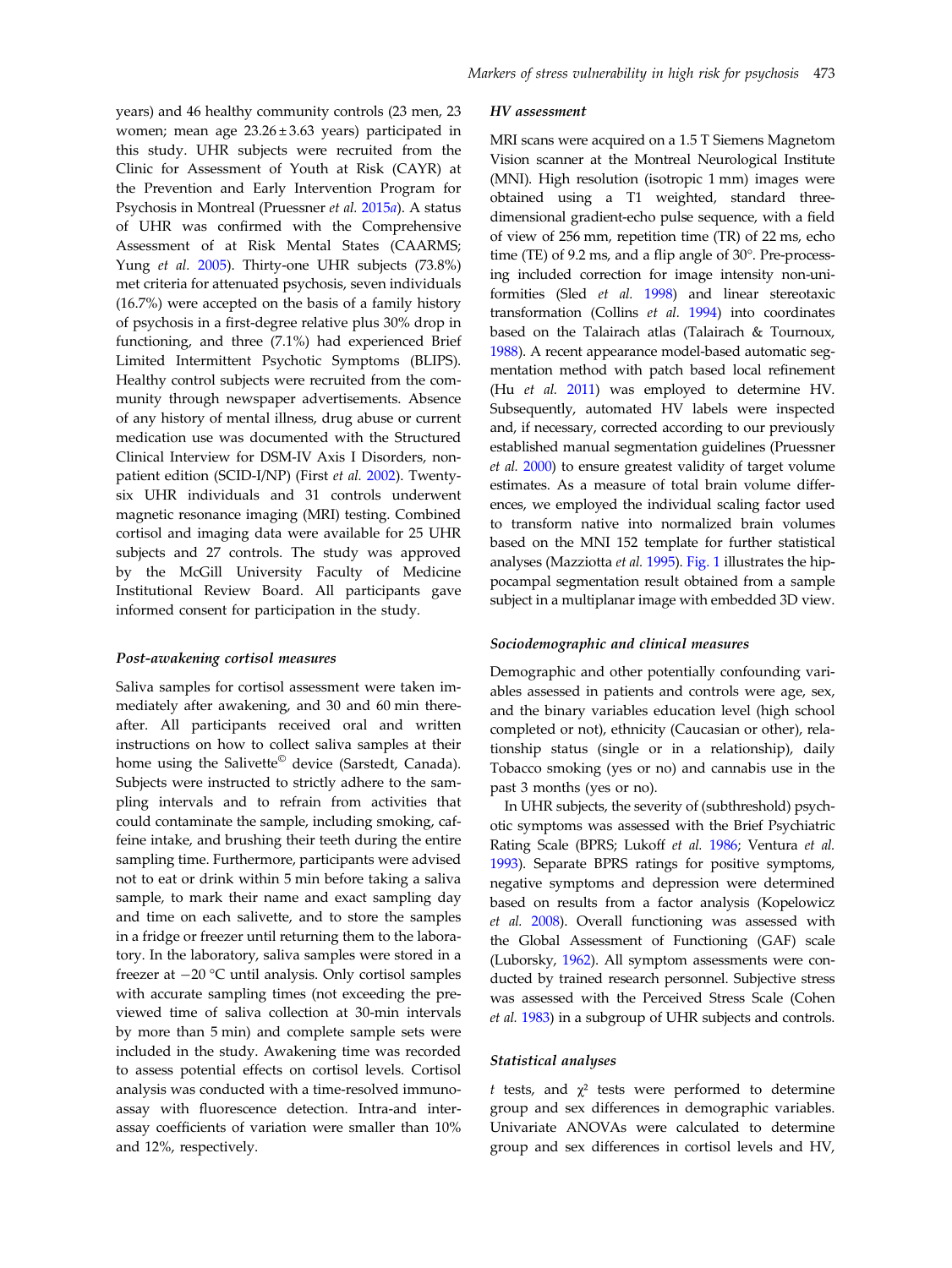<span id="page-3-0"></span>

Fig. 1. Illustration of hippocampal segmentation obtained from a sample subject in a multiplanar image with embedded 3D view. (a) 3D representation of the segmented hippocampus with x, y, z axis indicating sagittal, coronal and horizontal orientation, as presented in Fig. 1b-d. (b) Sagittal orientation depicting the hippocampus at  $x = 65$  in MNI space. (c) Coronal orientation illustrating the hippocampus at  $y = 112$  in MNI space. (d) Horizontal orientation showing the hippocampus at  $z = 55$  in MNI space.

including covariates where appropriate. Linear and multivariate regression analyses (repeated-measures general linear model) were conducted to examine group and sex effects on total brain volume, left and right HV and cortisol levels at any time point (0, 30, 60 min). Since normality assumptions were violated for some dependent variables in subgroups, Spearman's rank order correlations were employed to determine associations between variables.

For statistical analysis including aggregated cortisol measures, the area under the curve was calculated with respect to ground (AUCg) and increase (AUCi) (Pruessner et al. [2003](#page-11-0)). Following a recent recommendation (Stalder et al. [2016\)](#page-11-0), only AUCi measures, which capture the dynamic of cortisol changes after awakening, are referred to as cortisol awakening response (CAR) in the current study. In contrast, AUCg measures represent a composite measure including both the total cortisol production at the time of awakening plus the change in cortisol over the first hour, and will be referred to as total cortisol awakening response (total CAR). Where appropriate, effect sizes were determined by Cohen's d, squared correlation coefficients and partial eta squared.

## Ethical standards

The authors assert that all procedures contributing to this work comply with the ethical standards of the

relevant national and institutional committees on human experimentation and with the Helsinki Declaration of 1975, as revised in 2008.

## Results

## Sociodemographic, psychological and clinical factors

[Table 1](#page-4-0) provides details on demographic characteristics and perceived stress in male and female study participants. High-risk subjects were significantly younger than controls, were less likely to have completed a high school level education, were more likely to consume cannabis, and woke up significantly later at the days of assessment. There were no sociodemographic differences between men and women in either group. Education level, cannabis consumption and awakening time did not significantly affect cortisol levels or HV in either group (all  $p > 0.05$ ). In the UHR group, but not in controls, younger age was correlated with a smaller total CAR ( $\rho$  = 0.35,  $p$  = 0.026), and smaller right and left HV ( $\rho = 0.43$ ,  $p = 0.029$  and  $\rho = 0.44$ ,  $p = 0.024$ , respectively), but not with cortisol increase  $(p > 0.53)$ . Seven UHR individuals (one man, six women) were treated with antidepressant medication. Antidepressant users and non-users did not show significant differences in cortisol levels or HV (all  $p > 0.05$ ). Age, awakening time and medication use were included as covariates where appropriate.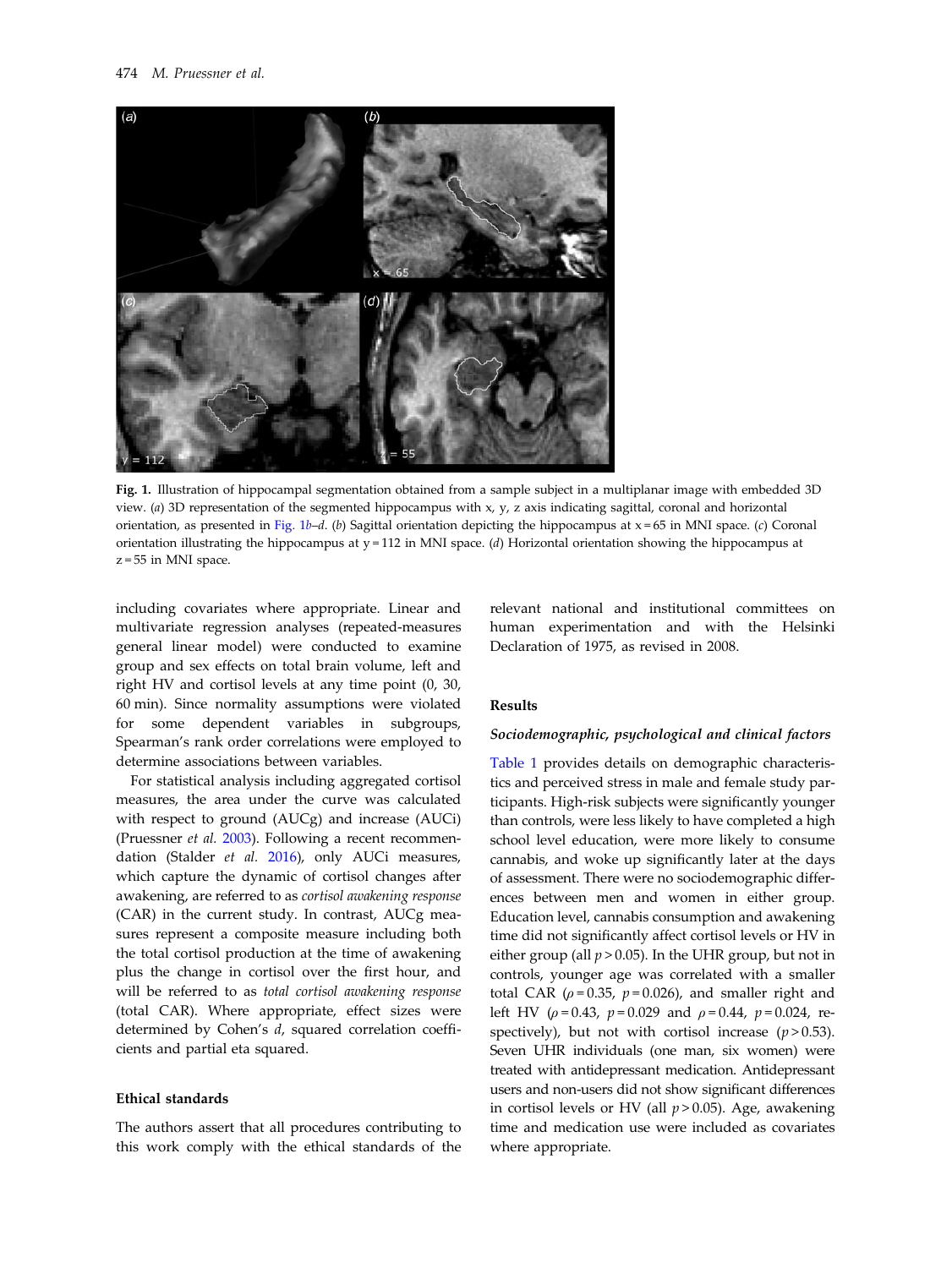<span id="page-4-0"></span>Table 1. Group and sex differences in sociodemographic variables, and perceived stress

|                                            | UHR $(N=42)$   | Controls $(N=46)$ | Statistic       | $p$ value |
|--------------------------------------------|----------------|-------------------|-----------------|-----------|
| Total group                                |                |                   |                 |           |
| Age, mean (s.p.)                           | 20.16 (3.56)   | 23.26 (3.63)      | $t = -4.04$     | < 0.001   |
| Sex, male, $N$ (%)                         | 24 (57.1)      | 23 (50.0)         | $\chi^2$ = 0.45 | 0.502     |
| Education, high school or higher, $n$ (%)  | 14 (33.3)      | 36 (78.3)         | $\chi^2$ = 18.1 | < 0.001   |
| Ethnicity, white, $n$ (%)                  | 30(71.4)       | 33 (71.7)         | $\chi^2$ = 0.00 | 0.974     |
| Relationship status, single, $n$ (%)       | 34 (81.0)      | 34 (73.9)         | $\chi^2$ = 0.62 | 0.431     |
| Tobacco smoking, daily, n (%)              | 7(16.7)        | 8(17.4)           | $\chi^2$ = 0.01 | 0.928     |
| Cannabis in past 3 months, $n$ (%)         | 17(40.5)       | 7(15.2)           | $\chi^2$ = 7.06 | 0.008     |
| Time of awakening (s.D.)                   | 8:51 (1:59)    | 8:00 (1:33)       | $t = 2.23$      | 0.028     |
| Perceived stress, mean (S.D.) <sup>a</sup> | 27.88 (11.5)   | 22.58 (7.13)      | $t = 2.11$      | 0.042     |
|                                            | Men $(N = 24)$ | Women $(N=18)$    | Statistic       | $p$ value |
| <b>UHR</b> subjects                        |                |                   |                 |           |
| Age $(S.D.)$                               | 20.01 (3.79)   | 20.36 (3.33)      | $t = -0.37$     | 0.754     |
| Education, high school or higher, $n$ (%)  | 8(33.3)        | 6(33.3)           | $\chi^2 = 0.00$ | 1.00      |
| Ethnicity, white, $n$ (%)                  | 17 (70.8)      | 13 (72.2)         | $\chi^2$ = 0.01 | 0.921     |
| Relationship status, single, $n$ (%)       | 20 (83.3)      | 14 (77.8)         | $\chi^2$ = 0.21 | 0.650     |
| Tobacco smoking, daily, n (%)              | 4(16.7)        | 3(16.7)           | $\chi^2$ = 0.00 | 1.00      |
| Cannabis in past 3 months, $n$ (%)         | 10(41.7)       | 7(38.9)           | $\chi^2$ = 0.03 | 0.856     |
| Time of awakening (s.p.)                   | 8:56(2:08)     | 8:45(1:50)        | $t = 0.28$      | 0.780     |
| Perceived stress, mean (s.p.) <sup>a</sup> | 26.31 (14.2)   | 29.46 (8.20)      | $t = -0.69$     | 0.496     |
|                                            | Men $(N=23)$   | Women $(N=23)$    | Statistic       | $p$ value |
| Controls                                   |                |                   |                 |           |
| Age (s.p.)                                 | 22.78 (4.22)   | 23.74 (2.94)      | $t = 0.89$      | 0.377     |
| Education, high school or higher, $n$ (%)  | 18 (78.3)      | 18 (78.3)         | $\chi^2$ = 0.00 | 1.00      |
| Ethnicity, white, $n$ (%)                  | 16(69.6)       | 17(73.9)          | $\chi^2$ = 0.11 | 0.743     |
| Relationship status, single, $n$ (%)       | 19 (82.6)      | 15(65.2)          | $\chi^2 = 1.80$ | 0.157     |
| Tobacco smoking, daily, n (%)              | 5(21.7)        | 3(13.0)           | $\chi^2$ = 0.60 | 0.437     |
| Cannabis in past 3 months, $n$ (%)         | 4(17.4)        | 3(13.0)           | $\chi^2$ = 0.17 | 0.681     |
| Time of awakening (s.D.)                   | 7:50(1:44)     | 8:09(1:23)        | $t = -0.69$     | 0.494     |
| Perceived stress, mean (s.p.) <sup>a</sup> | 22.14 (6.58)   | 23.05 (7.80)      | $t = -0.40$     | 0.689     |
|                                            |                |                   |                 |           |

UHR, Ultra-high risk.

<sup>a</sup> Data on stress and protective factors were available for subgroups of patients and controls.

26 UHR subjects (13 men, 13 women), and 41 controls (21 men, 20 women).

Perceived stress levels were significantly higher in UHR subjects compared to controls  $(t=2.11, p=$ 0.042), but were not significantly different between male and female participants in either group (all  $p$  > 0.05). Male compared to female UHR subjects showed significantly more severe negative symptoms  $(4.86 \pm$ 2.0 v.  $3.58 \pm 1.17$ ,  $t_{37} = 2.33$ ,  $p = 0.026$ ), but no sex difference was observed in positive symptom severity, ratings of depression and global functioning (all  $p > 0.90$ ).

## Group differences in cortisol levels and HV

Univariate ANOVAs comparing single and aggregated cortisol levels, scaling factor (as an index of wholebrain volume) and HV revealed that overall brain size was significantly smaller in UHR subjects compared to controls  $(F = 4.63, p = 0.036)$ , but that cortisol levels and HV were not significantly different between groups (all  $p > 0.18$ ; see [Table 2](#page-6-0)). A multiple linear regression was calculated to predict whole brain volume based on group, sex and age. The model including group and sex was significant  $(F_{1,55} = 33.3, p <$ 0.001) and explained 55% of the variance in total brain volume (sex:  $β = 0.92$ ,  $t = 7.89$ ,  $p < 0.001$  and group:  $\beta = -0.20$ ,  $t = -2.21$ ,  $p = 0.031$ ). Multivariate regression analysis also revealed a significant group×sex effect on cortisol levels 60 min after awakening  $(F =$ 4.66,  $p = 0.034$ ,  $r^2 = 0.052$ ,  $\beta = 0.149$ ,  $t = 2.16$ ,  $p = 0.034$ )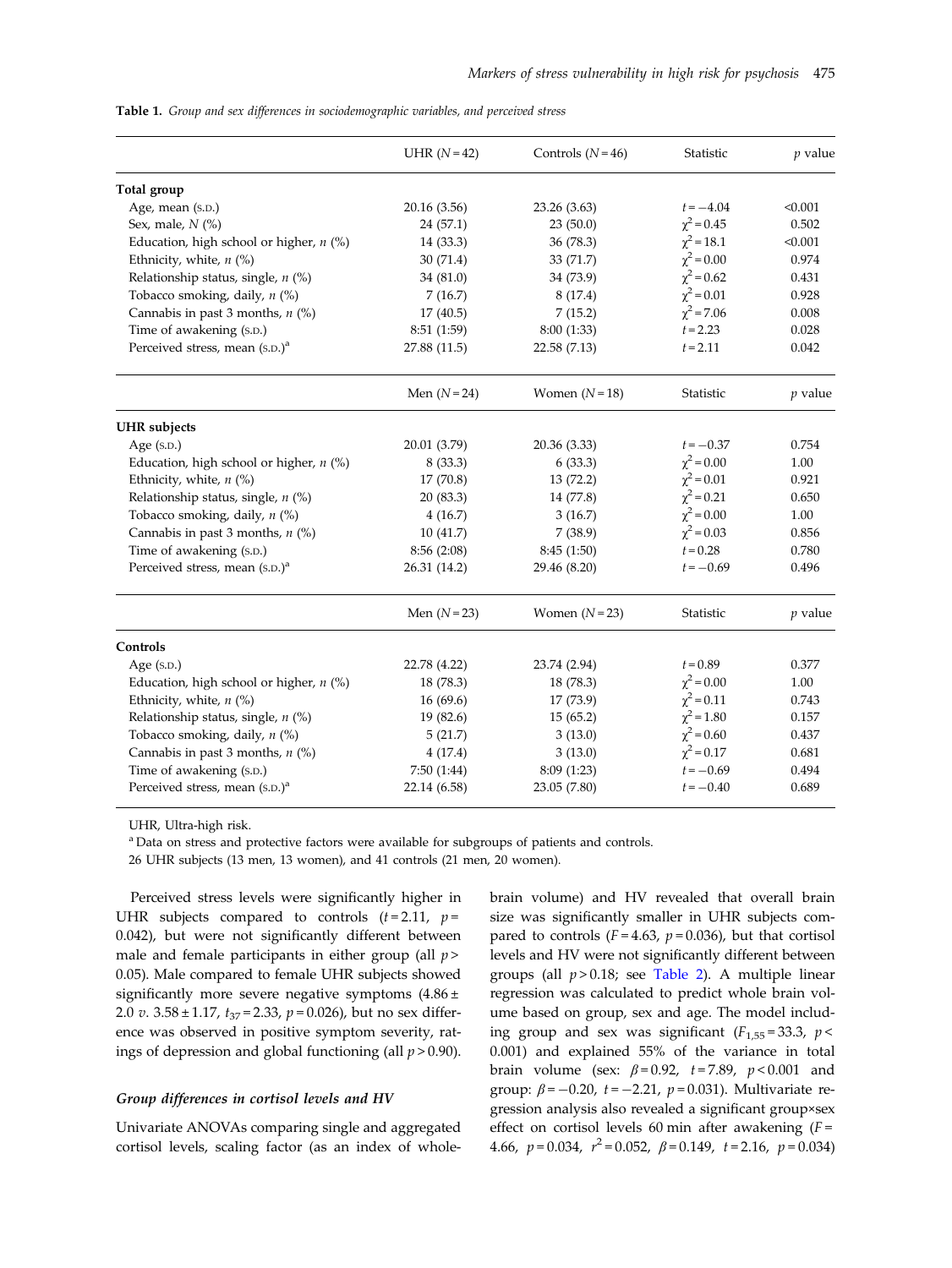and on left HV ( $F = 4.09$ ,  $p = 0.048$ ,  $r^2 = 0.069$ ,  $\beta = 0.173$ ,  $t = 2.02$ ,  $p = 0.048$ ). The analysis for other time points of cortisol assessment and for right HV were not significant (all  $p > 0.14$ ). The results of follow-up univariate ANOVAs are presented in [Table 2.](#page-6-0) When stratifying the group by sex, the finding of a smaller brain volume in UHR subjects was more pronounced in male  $(F =$ 9.94,  $p = 0.004$ ) compared to female ( $F = 3.66$ ,  $p = 0.067$ ) participants. Within the UHR group, men compared to women showed a trend for smaller cortisol output 60 min after awakening  $(F = 3.26, p = 0.079, d = 0.56)$ ([Fig. 2](#page-7-0)a, b), and significantly smaller left HV ( $F = 5.17$ ,  $p = 0.033$ ). This sex difference in left HV also showed a large effect size  $(d = -1.09)$ .

## Correlational analyses

In the patient group, a more blunted total CAR was correlated with smaller left and right HV ( $\rho$  = 0.42,  $p = 0.036$  and  $\rho = 0.44$ ;  $p = 0.029$ , respectively). Squaring the correlation coefficients indicated 18% and 19% (respectively) of shared variance between these variables, corresponding to a medium effect size (Cohen, [1988](#page-9-0)). No such correlation between total CAR and HV was observed in controls (both  $p > 0.22$ ), and no correlation was found between CAR (AUC) and HV in either group (all  $p > 0.13$ ). Sex specific correlational analyses did not yield significant results, possibly due to a lack of statistical power (all  $p > 0.14$ ). [Figure 3](#page-7-0)*a*, *b* illustrate the correlations between total CAR and mean HV in the UHR group and controls.

Also, in the UHR group, a higher total CAR was correlated with higher levels of perceived stress ( $\rho$  = 0.53,  $p = 0.007$ ,  $n = 25$ ), but not with global functioning, positive or negative symptoms or depression (all  $p$  > 0.20). The proportion of shared variance between perceived stress and total CAR was 28%, corresponding to a medium effect size. HV was not related to stress levels, global functioning and any symptom measures (all  $p > 0.10$ ). In the control group, neither cortisol levels nor HV were related to perceived stress levels (all  $p > 0.24$ ).

## Discussion

The present study investigated abnormalities in HPA axis function and HV and the relationship between both markers of stress vulnerability in individuals at UHR for the development of psychosis. While we could not confirm previous reports of a blunted CAR and reduced HV in UHR subjects compared to controls in the total group, significant group × sex differences emerged. Notably, we observed reduced whole brain and left HV and lower post-awakening cortisol concentrations in male UHR participants. Reduced HV bilaterally was significantly correlated with lower cortisol levels in UHR subjects, but not in healthy controls.

Whereas our findings do not support previous reports of HV decline in UHR subjects compared to controls (Borgwardt et al. [2007;](#page-9-0) Witthaus et al. [2009](#page-12-0); Fusar-Poli et al. [2011](#page-9-0)), they are in accordance with other studies which did not find such a difference (Velakoulis et al. [2006;](#page-11-0) Wood et al. [2010;](#page-12-0) Klauser et al. [2015\)](#page-10-0). Furthermore, our findings on HPA axis function are in contrast to another recent study reporting a blunted CAR in UHR subjects compared to controls (Day et al. [2014](#page-9-0)) and do not correspond to our previous report of a blunted cortisol response to acute stress in individuals at UHR (Pruessner et al. [2013](#page-11-0)a).

Considering factors that might have prevented the detection of group differences in HV and CAR in this study and other studies, differences in etiologies (Fusar-Poli et al. [2016](#page-10-0)) and heterogeneity of disease outcomes (Addington et al. [2011\)](#page-9-0) must be mentioned. With respect to HV, it is possible that changes in this measure do not emerge prior to the onset of psychosis (Velakoulis et al. [2006;](#page-11-0) Buehlmann et al. [2010](#page-9-0)), or that pathological brain changes in high-risk groups are present but too subtle to be detected with standard volumetric MRI measures (Wood et al. [2010\)](#page-12-0), or that hippocampal abnormalities are only visible in subregions (Witthaus et al. [2010;](#page-12-0) Schobel et al. [2013](#page-11-0)). Another important factor seems to be the time of assessment relative to illness progression. A recent study did not find HV differences at baseline between UHR and healthy controls, but showed that baseline differences in metabolism predicted both transition, and the progressive reduction in HV that accompanies transition (Schobel et al. [2013](#page-11-0)). Other obstacles to obtaining conclusive answers in this area of research are differences in HV assessment protocols, use of standardized  $v$ . raw volumes for establishing group differences, and in overall study design.

Nonetheless, our findings suggest that the markers of stress vulnerability assessed in the present study are related, and that male UHR individuals are particularly affected. However, to the best of our knowledge, none of the previous studies on HV reduction and HPA axis function in high risk cohorts have considered sex differences as potentially confounding factors. This is surprising given the evidence for sex differences in various clinical domains in psychosis. The often disadvantageous clinical course in male patients includes a higher rate of treated incidence of psychosis (Aleman et al. [2003;](#page-9-0) McGrath et al. [2004\)](#page-10-0), an earlier age of onset (Angermeyer & Kuhn, [1988](#page-9-0)), and a worse treatment response (Szymanski et al. [1995](#page-11-0)). In line with these sex differences in established psychosis, sexual dimorphisms were also observed in UHR subjects, showing that poor social functioning and positive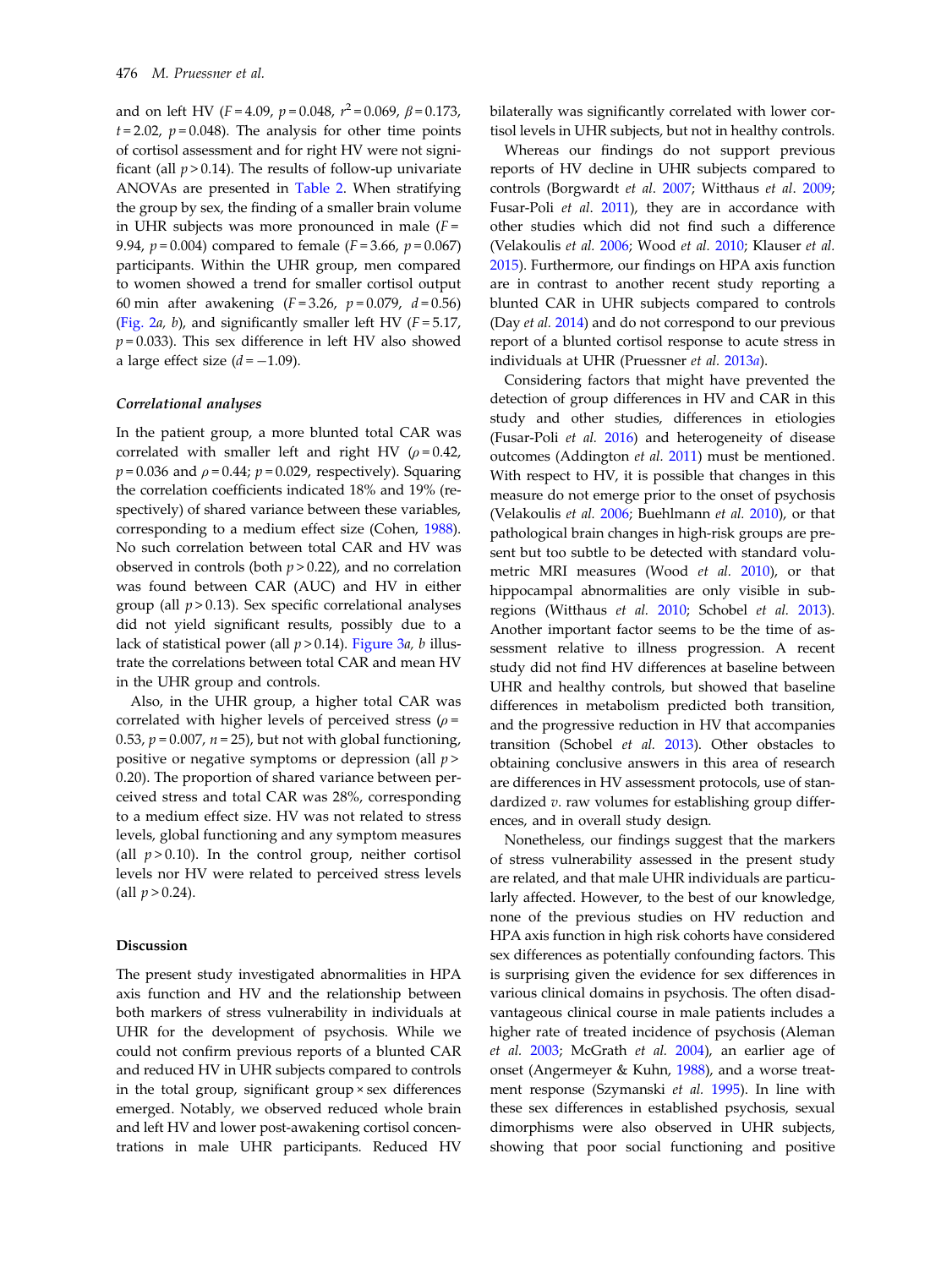|                                  | <b>UHR</b> subjects | Controls      | N     | F    | $\,p\,$          | Cohen's d |
|----------------------------------|---------------------|---------------|-------|------|------------------|-----------|
| Total group                      |                     |               |       |      |                  |           |
| Cortisol measures <sup>a,b</sup> |                     |               |       |      |                  |           |
| at awakening (nmol/l)            | 9.263(6.466)        | 10.16 (4.947) | 41/46 | 0.24 | 0.628            |           |
| $+30$ min (nmol/l)               | 16.59 (8.561)       | 16.08 (7.442) |       | 0.92 | 0.340            |           |
| $+60$ min (nmol/l)               | 13.46 (6.957)       | 14.57 (8.219) |       | 0.08 | 0.784            |           |
| CAR, AUCi (s.p.)                 | 282.7 (340.0)       | 243.7 (335.6) |       | 0.90 | 0.347            |           |
| total CAR, AUCg (s.p.)           | 838.5 (380.1)       | 853.4 (358.3) |       | 0.18 | 0.676            |           |
| Volume measures <sup>a,c</sup>   |                     |               |       |      |                  |           |
| Scaling factor (s.p.)            | 1.279(0.141)        | 1.225(0.142)  | 26/31 | 4.63 | 0.036            | 0.38      |
| Left HV (s.p.)                   | 4007 (309.3)        | 3972 (337.1)  |       | 0.24 | 0.625            |           |
| Right HV (s.p.)                  | 4237 (280.2)        | 4120 (287.2)  |       | 1.88 | 0.176            |           |
| Men only                         |                     |               |       |      |                  |           |
| Cortisol measures <sup>a,b</sup> |                     |               |       |      |                  |           |
| at awakening (nmol/l)            | 8.370 (6.142)       | 10.38 (4.742) | 23/23 | 1.69 | 0.201            |           |
| $+30$ min (nmol/l)               | 14.83 (7.133)       | 14.95 (5.908) |       | 0.05 | 0.833            |           |
| $+60$ min (nmol/l)               | 11.77 (5.569)       | 12.95 (7.391) |       | 0.06 | 0.812            |           |
| CAR, AUCi (s.p.)                 | 244.7 (288.3)       | 175.4 (313.9) |       | 1.21 | 0.279            |           |
| total CAR, AUCg (S.D.)           | 746.9 (321.2)       | 798.5 (289.2) |       | 0.09 | 0.767            |           |
| Volume measures <sup>a,c</sup>   |                     |               |       |      |                  |           |
| Scaling factor (s.p.)            | 1.191 (0.070)       | 1.109(0.063)  | 13/15 | 9.94 | 0.004            | 1.24      |
| Left HV (s.p.)                   | 3859 (320.6)        | 3880 (331.2)  |       | 0.00 | 0.979            |           |
| Right HV (s.p.)                  | 4128 (295.0)        | 4018 (244.7)  |       | 1.22 | 0.281            |           |
| Women only                       |                     |               |       |      |                  |           |
| Cortisol measures <sup>a,b</sup> |                     |               |       |      |                  |           |
| at awakening (nmol/l)            | 10.40 (6.863)       | 9.936 (5.240) | 18/23 | 0.20 | 0.657            |           |
| $+30$ min (nmol/l)               | 18.84 (9.850)       | 17.21 (8.701) |       | 0.93 | 0.342            |           |
|                                  |                     |               |       |      |                  |           |
| $+60$ min (nmol/l)               | 15.61 (8.060)       | 16.19 (8.836) |       | 0.03 | 0.865            |           |
| CAR, AUCi (s.p.)                 | 331.2 (400.0)       | 312.0 (349.4) |       | 0.10 | 0.749            |           |
| total CAR, AUCg (s.p.)           | 955.6 (425.0)       | 928.9 (415.0) |       | 0.46 | 0.503            |           |
| Volume measures <sup>a,c</sup>   |                     |               |       |      |                  |           |
| Scaling factor (s.D.)            | 1.368(0.141)        | 1.335(0.101)  | 13/16 | 3.66 | 0.067            | 0.27      |
| Left HV (s.p.)                   | 4155 (221.5)        | 4058 (329.4)  |       | 0.59 | 0.450            |           |
| Right HV (s.p.)                  | 4346 (226.0)        | 4216 (298.2)  |       | 0.72 | 0.406            |           |
|                                  | Men                 | Women         | Ν     | F    | $\boldsymbol{p}$ | Cohen's d |
| <b>UHR</b> patients              |                     |               |       |      |                  |           |
| Cortisol measures                |                     |               |       |      |                  |           |
| at awakening (nmol/l)            | 8.370 (6.142)       | 10.40 (6.863) | 23/18 | 1.00 | 0.323            |           |
| $+30$ min (nmol/l)               | 14.83 (7.133)       | 18.84 (9.850) |       | 2.29 | 0.138            |           |
| $+60$ min (nmol/l)               | 11.77 (5.569)       | 15.61 (8.060) |       | 3.26 | 0.079            | $-0.56$   |
| CAR, AUCi (s.p.)                 | 244.7 (288.3)       | 331.2 (400.0) |       | 0.65 | 0.426            |           |
| total CAR, AUCg (s.p.)           | 746.9 (321.2)       | 955.6 (425.0) |       | 3.21 | 0.081            | $-0.56$   |
| Volume measures <sup>c</sup>     |                     |               |       |      |                  |           |
| Scaling factor                   | 1.191(0.070)        | 1.368(0.141)  | 13/13 | 16.3 | 0.001            | $-1.61$   |
| Left HV (s.p.)                   | 3859 (320.6)        | 4155 (221.5)  |       | 5.17 | 0.033            | $-1.09$   |
| Right HV (s.p.)                  | 4128 (295.0)        | 4346 (226.0)  |       | 2.85 | 0.105            |           |
| Controls                         |                     |               |       |      |                  |           |
| Cortisol measures                |                     |               |       |      |                  |           |
| at awakening (nmol/l)            | 10.38 (4.742)       | 9.936 (5.240) | 23/23 | 0.09 | 0.762            |           |
| $+30$ min (nmol/l)               | 14.95 (5.908)       | 17.21 (8.701) |       | 1.07 | 0.308            |           |
| $+60$ min (nmol/l)               | 12.95 (7.391)       | 16.19 (8.836) |       | 1.81 | 0.185            |           |
| CAR, AUCi (s.p.)                 | 175.4 (313.9)       | 312.0 (349.4) |       | 1.95 | 0.170            |           |
| total CAR, AUCg (s.p.)           | 798.5 (289.2)       | 928.2 (415.0) |       | 1.08 | 0.304            |           |
|                                  |                     |               |       |      |                  |           |

<span id="page-6-0"></span>Table 2. Group and sex differences in cortisol levels and hippocampal volume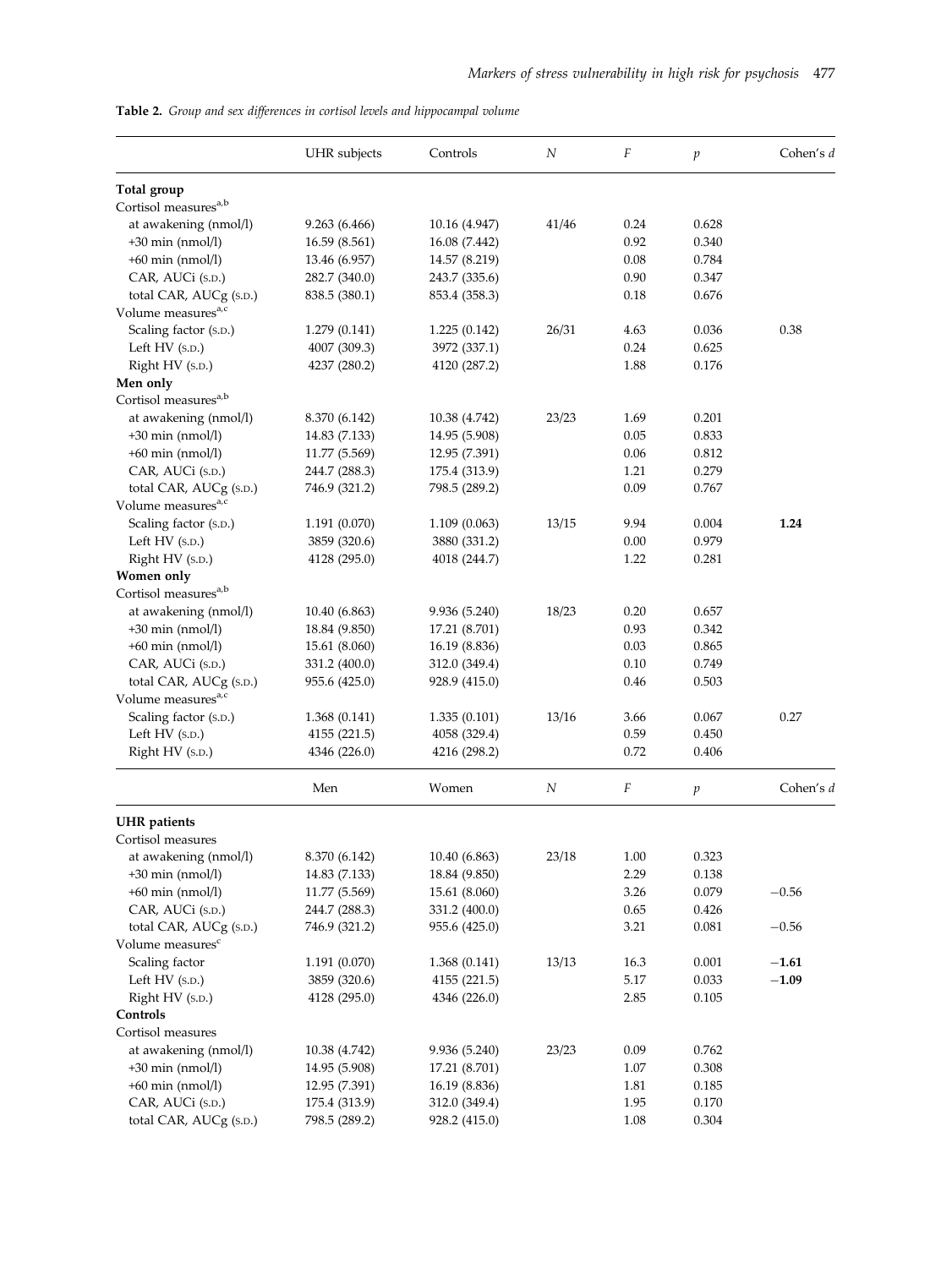<span id="page-7-0"></span>

| <b>Table 2</b> (cont.) |  |  |
|------------------------|--|--|
|------------------------|--|--|

|                       | Men          | Women        | N     |      | p     | Cohen's d |
|-----------------------|--------------|--------------|-------|------|-------|-----------|
| Controls              |              |              |       |      |       |           |
| Volume measures       |              |              |       |      |       |           |
| Scaling factor (s.p.) | 1.109(0.063) | 1.335(0.101) | 15/16 | 55.3 | 0.000 | $-2.83$   |
| Left $HV$ (s.p.)      | 3880 (231.2) | 4058 (329.4) |       | 2.25 | 0.144 |           |
| Right $HV$ (s.p.)     | 4018 (244.7) | 4216 (298.2) |       | 4.05 | 0.054 | $-0.73$   |

CAR, Cortisol awakening response; total CAR, total cortisol awakening response; AUCi, area under the curve with respect to increase; AUCg, area under the curve with respect to ground; Scaling factor, transformation factor to convert original brain images into Talairach space (larger scaling factor indicates smaller native brain size); HV, hippocampal volume (corrected for total brain size); S.D., standard deviation; Cohen's d, magnitude of difference between groups (0.2, small; 0.5, medium; 0.8, large effect size).

<sup>a</sup> Controlling for age.

<sup>b</sup> Controlling for awakening time.

<sup>c</sup> Controlling for medication use.



Fig. 2. The cortisol awakening response in male and female ultra-high risk (UHR) subjects and controls.



Fig. 3. Spearman correlations between the cortisol awakening response and mean hippocampal volume in ultra-high risk (UHR) subjects and controls.

prodromal symptoms predict conversion to psychosis in male but not female CHR subjects (Walder et al. [2013\)](#page-12-0). Furthermore, there is growing evidence that gray matter abnormalities across different brain areas, including the hippocampus, are more pronounced in male than in female psychosis patients (Abbs et al.

[2011;](#page-9-0) Adriano et al. [2012;](#page-9-0) Bora et al. [2012;](#page-9-0) Pruessner et al. [2015](#page-11-0)b), and our previous findings in FEP patients showing a blunted CAR particularly in male patients (Pruessner et al. [2008](#page-11-0)b, [2013](#page-11-0)b). It is possible that the observed sex differences are subsequent to neurodevelopmental discrepancies affecting the body's stress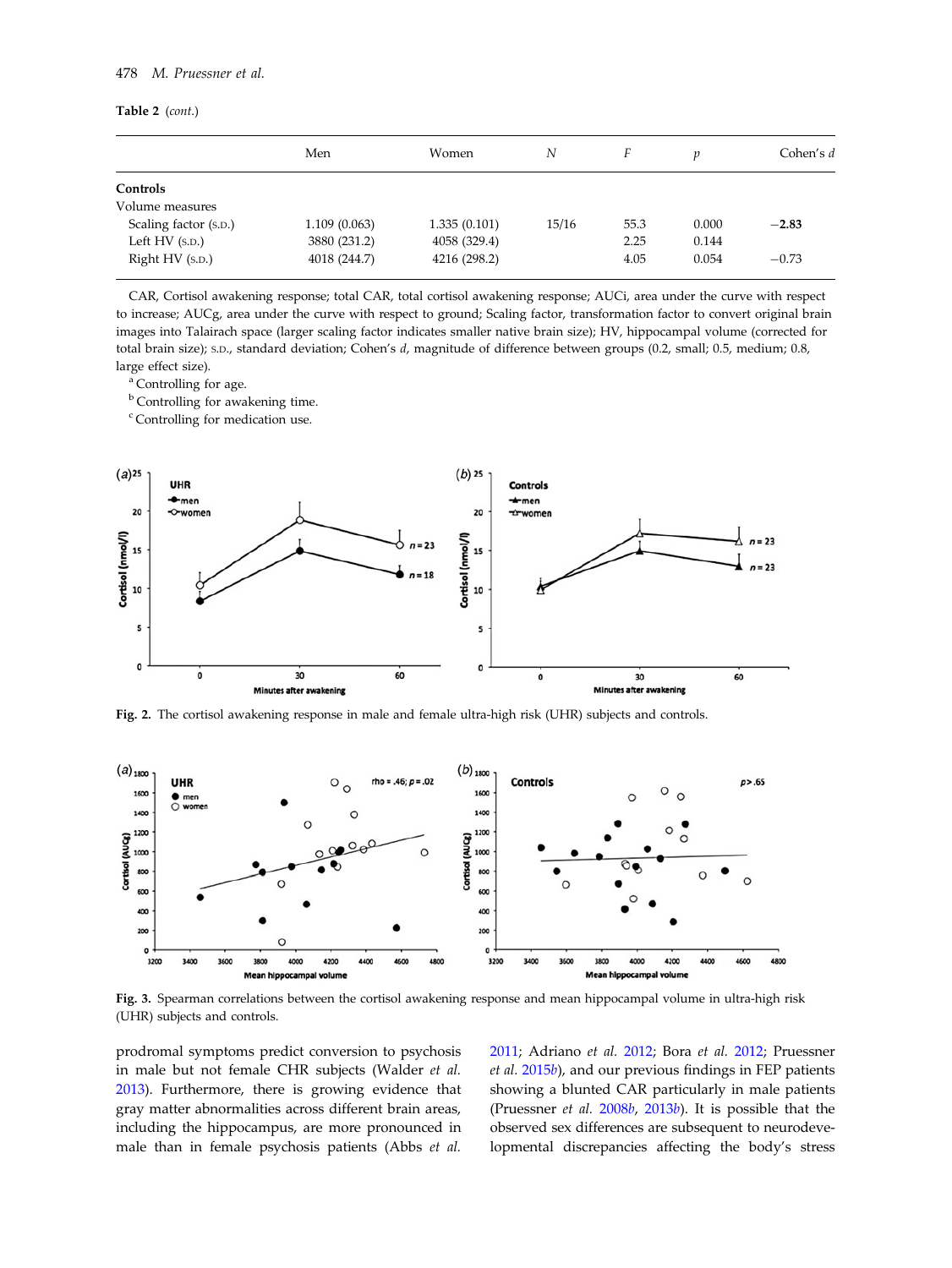regulatory system (Goldstein et al. [2002;](#page-10-0) Seeman, [2008](#page-11-0)), perhaps in the context of early life adversity (Pruessner et al. [2013](#page-11-0)b), which could render men more vulnerable towards subsequent environmental insults and pathological processes.

Similar to other studies in FEP patients (Velakoulis et al. [2006](#page-11-0); Buehlmann et al. [2010](#page-9-0); Malchow et al. [2013;](#page-10-0) Pruessner et al. [2015](#page-11-0)b) and UHR individuals (Schobel et al. [2013](#page-11-0)), HV reduction was more pronounced in the left hemisphere. Particularly left HV is related to changes in cortisol levels in psychosis (Mondelli et al. [2010](#page-10-0)b; Collip et al. [2013;](#page-9-0) Pruessner et al. [2015](#page-11-0)b) and affected in conditions involving traumatic experiences (Bremner et al. [1997;](#page-9-0) Stein et al. [1997;](#page-11-0) Hoy et al. [2012\)](#page-10-0), supporting the role of stress related mechanisms.

The observed association between HPA axis function and smaller HV in the UHR group supports the notion of the neural diathesis-stress model of schizophrenia that abnormalities in both markers interact to advance the onset or progression of psychotic symptoms in vulnerable individuals (Walker & Diforio, [1997;](#page-12-0) Walker et al. [2008\)](#page-12-0) and resembles recent findings in FEP patients (Pruessner et al. [2015](#page-11-0)b). Abnormalities in both neurobiological markers can be a consequence of genetic predisposition and/or chronic stress (Walker & Diforio, [1997](#page-12-0)) and at the same time have metabolic and functional consequences that likely increase the vulnerability towards stress. For example, cortisol has important metabolic effects including gluconeogenesis and suppression of the immune system in times of acute threat and increased demand, which help the organism to cope with stressful situations (Ulrich-Lai & Herman, [2009\)](#page-11-0). Lower cortisol levels after awakening might render the organism ill prepared to deal with the challenges of the day (Fries et al. [2009\)](#page-9-0), thus increasing the vulnerability to stress and susceptibility to mental illness. Reduced HV has been associated with poor symptom remission in FEP patients (Bodnar et al. [2010](#page-9-0)), increased emotional reactivity to stress (Collip et al. [2013\)](#page-9-0) and impaired memory processes in schizophrenia and high risk populations (Mathew et al. [2014;](#page-10-0) Seidman et al. [2014\)](#page-11-0).

The exact pathophysiological mechanisms linking chronic stress, HPA axis function and HV in the context of psychosis are not fully understood, but neurochemical processes such as dopamine and glutamate metabolism, or neuroinflammation appear to play an important mediating role (Mizrahi, [2016](#page-10-0)). Recent research suggests that hippocampal pathology in UHR individuals is predicted by increased glutamate metabolism (Schobel et al. [2013\)](#page-11-0), which in turn appears to be a consequence of chronic stress and associated changes in glucocorticoid release (Popoli et al. [2012](#page-11-0)). It is conceivable that such an advanced state of stress system dysregulation also potentiates the risk of conversion to psychosis.

The present study has a number of limitations. First, as is a common problem with UHR studies, the number of participants was rather small. Given a low transition rate to psychosis of 11% in our UHR clinic (Pruessner *et al.* [2015](#page-11-0)*a*), and an even lower rate in the current sample, it was not possible to conduct any meaningful analyses comparing converters and nonconverters to psychosis. Second, it cannot be excluded that the observed association between HV and the cortisol response over the first hour following awakening is confounded by the gender effect in both measures. However, separate analyses in male and female UHR subjects did not reveal an association between both measures. Third, we note that smaller HV and reduced cortisol levels were not related to any stress or symptom measure directly. In fact, in the UHR group, higher levels of perceived stress were related to a larger cortisol output during the first hour after awakening. Here, it should be noted that our measures were rather acute representations of stress and symptom severity at the time of cortisol and HV assessment. It is possible that neurobiological abnormalities are rather associated with long-term stress and long-standing symptomatic impairments. Future studies should investigate HV and HPA axis function and their interaction in larger UHR cohorts and with longitudinal study designs to gain a better understanding of their impact on conversion to psychosis in various subgroups.

In conclusion, our findings suggest that HV reduction cannot be regarded in isolation but as important component of the neuroendocrine circuitry modulating stress vulnerability. Given that male compared to female individuals at UHR for the development of psychosis appear to be more affected by HV loss and that this abnormality is associated with lower cortisol levels, we propose that this pattern renders male individuals at UHR more vulnerable to stress and to disadvantageous mental health outcomes. Paying attention to HPA axis function and sex differences when investigating HV in individuals at UHR is expected to contribute to a clarification of inconsistent findings, and to aid in the explanation of various disadvantages in the illness course of male compared to female patients.

## Acknowledgements

This work was supported by a NARSAD Young Investigator Award and support by the Golden Family Foundation to M.P. The authors thank the research staff at the Prevention and Early Intervention Program for Psychosis for help with recruitment and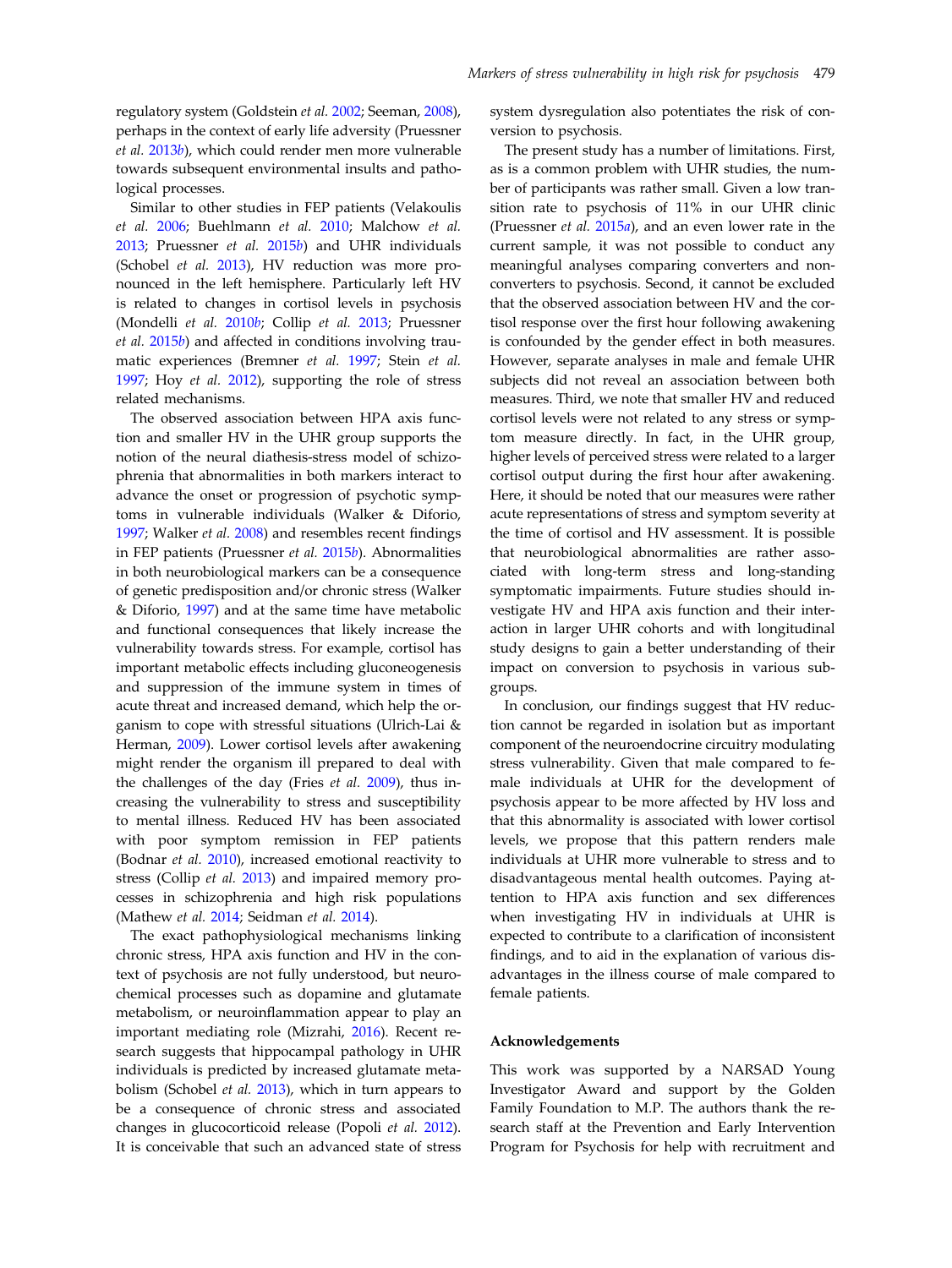<span id="page-9-0"></span>assessment of high-risk subjects and Nicole Pawliuk for help with database management.

## Declaration of Interest

None.

## References

- Abbs B, Liang L, Makris N, Tsuang M, Seidman LJ, Goldstein JM (2011). Covariance modeling of MRI brain volumes in memory circuitry in schizophrenia: sex differences are critical. Neuroimage 56, 1865–1874.
- Addington J, Cornblatt BA, Cadenhead KS, Cannon TD, McGlashan TH, Perkins DO, Seidman LJ, Tsuang MT, Walker EF, Woods SW, Heinssen R (2011). At clinical high risk for psychosis: outcome for nonconverters. American Journal of Psychiatry 168, 800–805.
- Adriano F, Caltagirone C, Spalletta G (2012). Hippocampal volume reduction in first-episode and chronic schizophrenia: a review and meta-analysis. Neuroscientist 18, 180–200.
- Aleman A, Kahn RS, Selten JP (2003). Sex differences in the risk of schizophrenia: evidence from meta-analysis. Archives of General Psychiatry 60, 565–571.

Angermeyer MC, Kuhn L (1988). Gender differences in age at onset of schizophrenia. An overview. European Archives of Psychiatry and Neurological Sciences 237, 351–364.

Bodnar M, Malla AK, Czechowska Y, Benoit A, Fathalli F, Joober R, Pruessner M, Pruessner J, Lepage M (2010). Neural markers of remission in first-episode schizophrenia: a volumetric neuroimaging study of the hippocampus and amygdala. Schizophrenia Research 122, 72–80.

- Bois C, Levita L, Ripp I, Owens DC, Johnstone EC, Whalley HC, Lawrie SM (2016). Longitudinal changes in hippocampal volume in the Edinburgh High Risk Study of Schizophrenia. Schizophrenia Research 173, 146–151.
- Bois C, Levita L, Ripp I, Owens DC, Johnstone EC, Whalley HC, Lawrie SM (2015a). Hippocampal, amygdala and nucleus accumbens volume in first-episode schizophrenia patients and individuals at high familial risk: a crosssectional comparison. Schizophrenia Research 165, 45–51.

Bois C, Whalley HC, McIntosh AM, Lawrie SM (2015b). Structural magnetic resonance imaging markers of susceptibility and transition to schizophrenia: a review of familial and clinical high risk population studies. Journal of Psychopharmacology 29, 144–154.

Bora E, Fornito A, Yucel M, Pantelis C (2012). The effects of gender on grey matter abnormalities in major psychoses: a comparative voxelwise meta-analysis of schizophrenia and bipolar disorder. Psychological Medicine 42, 295–307.

Borgwardt SJ, Riecher-Rossler A, Dazzan P, Chitnis X, Aston J, Drewe M, Gschwandtner U, Haller S, Pfluger M, Rechsteiner E, D'Souza M, Stieglitz RD, Radu EW, McGuire PK (2007). Regional gray matter volume abnormalities in the at risk mental state. Biological Psychiatry 61, 1148–1156.

Bremner JD, Randall P, Vermetten E, Staib L, Bronen RA, Mazure C, Capelli S, McCarthy G, Innis RB, Charney DS (1997). Magnetic resonance imaging-based measurement of hippocampal volume in posttraumatic stress disorder related to childhood physical and sexual abuse – a preliminary report. Biological Psychiatry 41, 23–32.

Buchanan TW, Kern S, Allen JS, Tranel D, Kirschbaum C (2004). Circadian regulation of cortisol after hippocampal damage in humans. Biological Psychiatry 56, 651–656.

Buehlmann E, Berger GE, Aston J, Gschwandtner U, Pflueger MO, Borgwardt SJ, Radue EW, Riecher-Rossler A (2010). Hippocampus abnormalities in at risk mental states for psychosis? A cross-sectional high resolution region of interest magnetic resonance imaging study. Journal of Psychiatric Research 44, 447–453.

- Cohen J (1988). Statistical Power Analysis for the Behavioral Sciences. Lawrence Erlbaum: Hillsdale, NJ.
- Cohen S, Kamarck T, Mermelstein R (1983). A global measure of perceived stress. Journal of Health and Social Behavior 24, 385–396.
- Collins DL, Neelin P, Peters TM, Evans AC (1994). Automatic 3D intersubject registration of MR volumetric data in standardized Talairach space. Journal of Computer Assisted Tomography 18, 192–205.

Collip D, Habets P, Marcelis M, Gronenschild E, Lataster T, Lardinois M, Nicolson NA, Myin-Germeys I (2013). Hippocampal volume as marker of daily life stress sensitivity in psychosis. Psychological Medicine 43, 1377–1387.

Corcoran C, Walker E, Huot R, Mittal V, Tessner K, Kestler L, Malaspina D (2003). The stress cascade and schizophrenia: etiology and onset. Schizophrenia Bulletin 29, 671–692.

Corcoran CM, Smith C, McLaughlin D, Auther A, Malaspina D, Cornblatt B (2012). HPA axis function and symptoms in adolescents at clinical high risk for schizophrenia. Schizophrenia Research 135, 170–174.

Cullen AE, De Brito SA, Gregory SL, Murray RM, Williams SC, Hodgins S, Laurens KR (2013). Temporal lobe volume abnormalities precede the prodrome: a study of children presenting antecedents of schizophrenia. Schizophrenia Bulletin 39, 1318–1327.

Day FL, Valmaggia LR, Mondelli V, Papadopoulos A, Papadopoulos I, Pariante CM, McGuire P (2014). Blunted cortisol awakening response in people at ultra high risk of developing psychosis. Schizophrenia Research 158, 25–31.

First MB, Spitzer RL, Gibbon M, Williams JBW (2002). Structured Clinical Interview for DSM-IV-TR Axis I Disorders, Research Version, Non-patient Edition. (SCID-I/NP). Biometrics Research, New York State Psychiatric Institute: New York.

Fries E, Dettenborn L, Kirschbaum C (2009). The cortisol awakening response (CAR): facts and future directions. International Journal of Psychophysiology 72, 67–73.

Frodl T, O'Keane V (2013). How does the brain deal with cumulative stress? A review with focus on developmental stress, HPA axis function and hippocampal structure in humans. Neurobiological Disorders 52, 24–37.

Fusar-Poli P, Borgwardt S, Crescini A, Deste G, Kempton MJ, Lawrie S, Mc Guire P, Sacchetti E (2011). Neuroanatomy of vulnerability to psychosis: a voxel-based meta-analysis. Neuroscience and Biobehavioral Reviews 35, 1175–1185.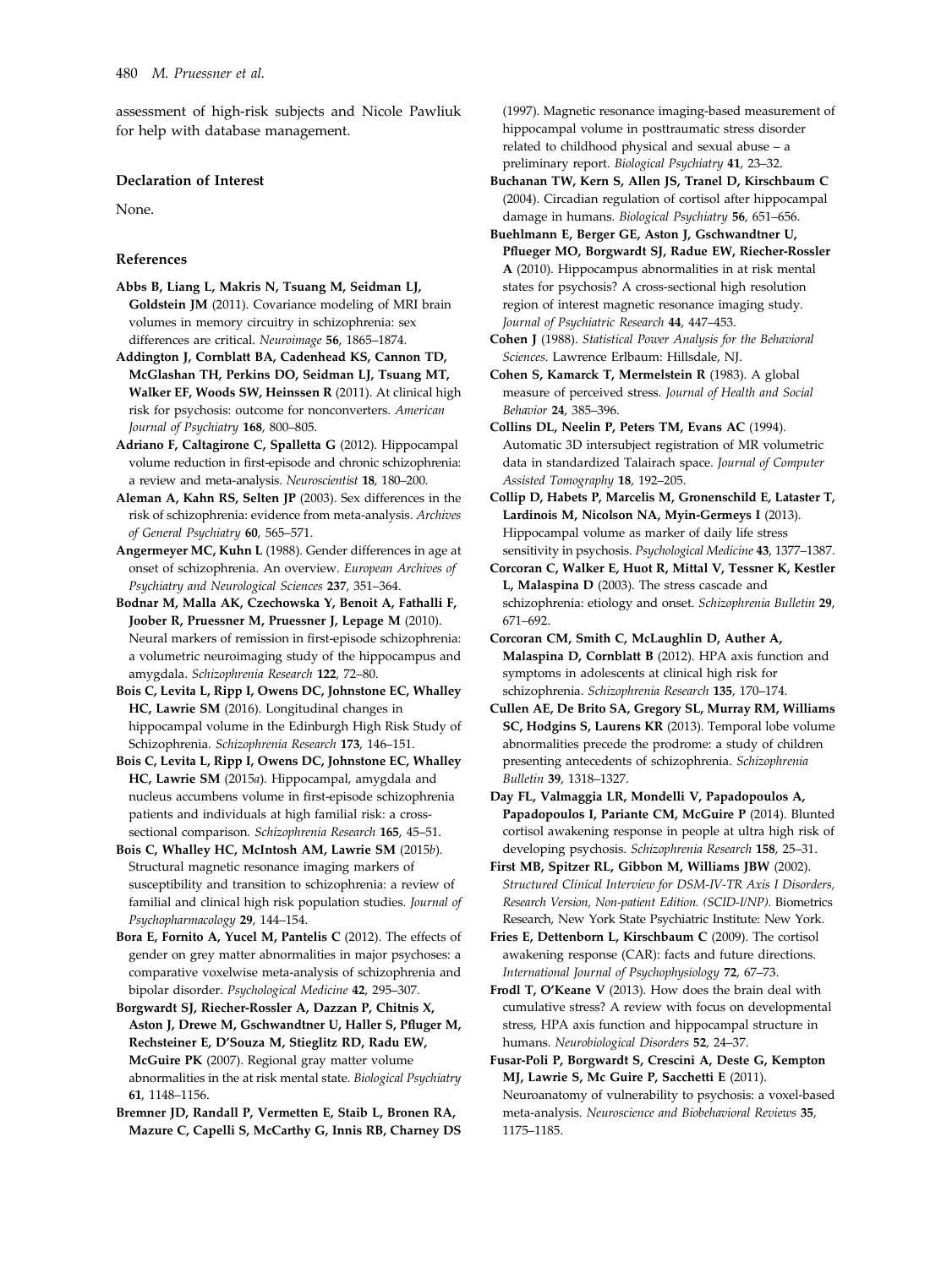- <span id="page-10-0"></span>Fusar-Poli P, Cappucciati M, Borgwardt S, Woods SW, Addington J, Nelson B, Nieman DH, Stahl DR, Rutigliano G, Riecher-Rossler A, Simon AE, Mizuno M, Lee TY, Kwon JS, Lam MM, Perez J, Keri S, Amminger P, Metzler S, Kawohl W, Rossler W, Lee J, Labad J, Ziermans T, An SK, Liu CC, Woodberry KA, Braham A, Corcoran C, McGorry P, Yung AR, McGuire PK (2016). Heterogeneity of psychosis risk within individuals at clinical high risk: a meta-analytical stratification. JAMA Psychiatry 73, 113–120.
- Goldstein JM, Seidman LJ, O'Brien LM, Horton NJ, Kennedy DN, Makris N, Caviness Jr. VS, Faraone SV, Tsuang MT (2002). Impact of normal sexual dimorphisms on sex differences in structural brain abnormalities in schizophrenia assessed by magnetic resonance imaging. Archives of General Psychiatry 59, 154–164.
- Gunduz-Bruce H, Szeszko PR, Gueorguieva R, Ashtari M, Robinson DG, Kane JM, Bilder RM (2007). Cortisol levels in relation to hippocampal sub-regions in subjects with first episode schizophrenia. Schizophrenia Research 94, 281–287.
- Hoy K, Barrett S, Shannon C, Campbell C, Watson D, Rushe T, Shevlin M, Bai F, Cooper S, Mulholland C (2012). Childhood trauma and hippocampal and amygdalar volumes in first-episode psychosis. Schizophrenia Bulletin 38, 1162–1169.
- Hu S, Coupe P, Pruessner JC, Collins DL (2011). Appearance-based modeling for segmentation of hippocampus and amygdala using multi-contrast MR imaging. Neuroimage 58, 549–559.
- Jacobson L, Sapolsky R (1991). The role of the hippocampus in feedback regulation of the hypothalamic-pituitaryadrenocortical axis. Endocrine Reviews 12, 118–134.
- Keshavan MS, Dick E, Mankowski I, Harenski K, Montrose DM, Diwadkar V, DeBellis M (2002). Decreased left amygdala and hippocampal volumes in young offspring at risk for schizophrenia. Schizophrenia Research 58, 173–183.
- Klauser P, Zhou J, Lim JK, Poh JS, Zheng H, Tng HY, Krishnan R, Lee J, Keefe RS, Adcock RA, Wood SJ, Fornito A, Chee MW (2015). Lack of evidence for regional brain volume or cortical thickness abnormalities in youths at clinical high risk for psychosis: findings from the longitudinal youth at risk study. Schizophrenia Bulletin 41, 1285–1293.
- Kopelowicz A, Ventura J, Liberman RP, Mintz J (2008). Consistency of brief psychiatric rating scale factor structure across a broad spectrum of schizophrenia patients. Psychopathology 41, 77–84.
- Lawrie SM, Whalley HC, Abukmeil SS, Kestelman JN, Donnelly L, Miller P, Best JJ, Owens DG, Johnstone EC (2001). Brain structure, genetic liability, and psychotic symptoms in subjects at high risk of developing schizophrenia. Biological Psychiatry 49, 811–823.
- Luborsky L (1962). Clinician's judgments of mental health. Archives of General Psychiatry 7, 407–417.
- Lukoff D, Nuechterlein KH, Ventura J (1986). Manual for the expanded brief psychiatric rating scale. Schizophrenia Bulletin 12, 594–602.
- Malchow B, Hasan A, Fusar-Poli P, Schmitt A, Falkai P, Wobrock T (2013). Cannabis abuse and brain morphology in schizophrenia: a review of the available evidence.

European Archives of Psychiatry and Clinical Neuroscience 263, 3–13.

- Mathew I, Gardin TM, Tandon N, Eack S, Francis AN, Seidman LJ, Clementz B, Pearlson GD, Sweeney JA, Tamminga CA, Keshavan MS (2014). Medial temporal lobe structures and hippocampal subfields in psychotic disorders: findings from the Bipolar-Schizophrenia Network on Intermediate Phenotypes (B-SNIP) study. JAMA Psychiatry 71, 769–777.
- Mazziotta JC, Toga AW, Evans A, Fox P, Lancaster J (1995). A probabilistic atlas of the human brain: theory and rationale for its development. The International Consortium for Brain Mapping (ICBM). Neuroimage 2, 89–101.
- McEwen BS, Gianaros PJ (2010). Central role of the brain in stress and adaptation: links to socioeconomic status, health, and disease. Annals of the New York Academy of Sciences 1186, 190–222.
- McGrath J, Saha S, Welham J, El Saadi O, MacCauley C, Chant D (2004). A systematic review of the incidence of schizophrenia: the distribution of rates and the influence of sex, urbanicity, migrant status and methodology. BMC Medicine 2, 13.
- Meisenzahl EM, Koutsouleris N, Gaser C, Bottlender R, Schmitt GJ, McGuire P, Decker P, Burgermeister B, Born C, Reiser M, Moller HJ (2008). Structural brain alterations in subjects at high-risk of psychosis: a voxel-based morphometric study. Schizophrenica Research 102, 150–162.
- Mittal VA, Orr JM, Pelletier A, Dean DJ, Smith A, Lunsford-Avery J (2013). Hypothalamic-pituitary-adrenal axis dysfunction in non-clinical psychosis. Psychiatry Research 206, 315–317.
- Mizrahi R (2016). Social stress and psychosis risk: common neurochemical substrates? Neuropsychopharmacology 41, 666–674.
- Mondelli V, Cattaneo A, Belvederi Murri M, Di Forti M, Handley R, Hepgul N, Miorelli A, Navari S, Papadopoulos AS, Aitchison KJ, Morgan C, Murray RM, Dazzan P, Pariante CM (2011). Stress and inflammation reduce brain-derived neurotrophic factor expression in firstepisode psychosis: a pathway to smaller hippocampal volume. Journal of Clinical Psychiatry 72, 1677–1684.
- Mondelli V, Dazzan P, Hepgul N, Di Forti M, Aas M, D'Albenzio A, Di Nicola M, Fisher H, Handley R, Marques TR, Morgan C, Navari S, Taylor H, Papadopoulos A, Aitchison KJ, Murray RM, Pariante CM (2010a). Abnormal cortisol levels during the day and cortisol awakening response in first-episode psychosis: the role of stress and of antipsychotic treatment. Schizophrenia Research 116, 234–242.
- Mondelli V, Pariante CM, Navari S, Aas M, D'Albenzio A, Di Forti M, Handley R, Hepgul N, Marques TR, Taylor H, Papadopoulos AS, Aitchison KJ, Murray RM, Dazzan P (2010b). Higher cortisol levels are associated with smaller left hippocampal volume in first-episode psychosis. Schizophrenia Research 119, 75–78.
- Phillips LJ, Velakoulis D, Pantelis C, Wood S, Yuen HP, Yung AR, Desmond P, Brewer W, McGorry PD (2002). Non-reduction in hippocampal volume is associated with higher risk of psychosis. Schizophrenia Research 58, 145–158.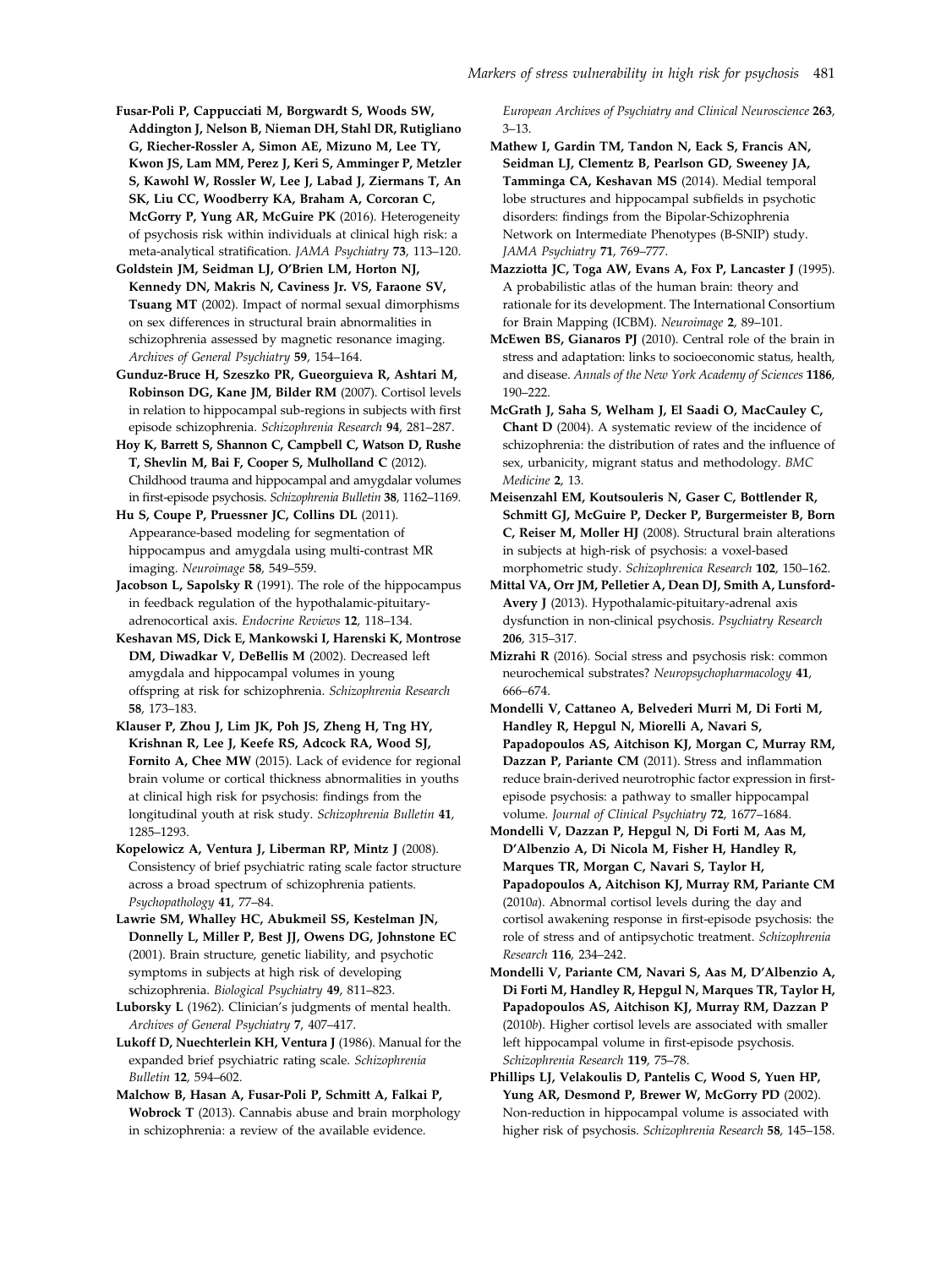- <span id="page-11-0"></span>Popoli M, Yan Z, McEwen BS, Sanacora G (2012). The stressed synapse: the impact of stress and glucocorticoids on glutamate transmission. Nature Reviews Neuroscience 13, 22–37.
- Pruessner JC, Dedovic K, Khalili-Mahani N, Engert V, Pruessner M, Buss C, Renwick R, Dagher A, Meaney MJ, Lupien S (2008a). Deactivation of the limbic system during acute psychosocial stress: evidence from positron emission tomography and functional magnetic resonance imaging studies. Biological Psychiatry 63, 234–240.
- Pruessner JC, Kirschbaum C, Meinlschmid G, Hellhammer DH (2003). Two formulas for computation of the area under the curve represent measures of total hormone concentration versus time-dependent change. Psychoneuroendocrinology 28, 916–931.
- Pruessner JC, Li LM, Serles W, Pruessner M, Collins DL, Kabani N, Lupien S, Evans AC (2000). Volumetry of hippocampus and amygdala with high-resolution MRI and three-dimensional analysis software: minimizing the discrepancies between laboratories. Cerebebral Cortex 10, 433–442.
- Pruessner JC, Wolf OT, Hellhammer DH, Buske-Kirschbaum A, von Auer K, Jobst S, Kaspers F, Kirschbaum C (1997). Free cortisol levels after awakening: a reliable biological marker for the assessment of adrenocortical activity. Life Sciences 61, 2539–2549.
- Pruessner M, Bechard-Evans L, Boekestyn L, Iyer SN, Pruessner JC, Malla AK (2013a). Attenuated cortisol response to acute psychosocial stress in individuals at ultrahigh risk for psychosis. Schizophrenia Research 146, 79–86.
- Pruessner M, Boekestyn L, Bechard-Evans L, Abadi S, Vracotas N, Joober R, Pruessner JC, Malla AK (2008b). Sex differences in the cortisol response to awakening in recent onset psychosis. Psychoneuroendocrinology 33, 1151–1154.
- Pruessner M, Faridi K, Shah J, Rabinovitch M, Iyer S, Abadi S, Pawliuk N, Joober R, Malla AK (2015a). The Clinic for Assessment of Youth at Risk (CAYR): 10 years of service delivery and research targeting the prevention of psychosis in Montreal, Canada. Early Intervention in Psychiatry [\(http://](http://www.ncbi.nlm.nih.gov/pubmed/26593976) [www.ncbi.nlm.nih.gov/pubmed/26593976\)](http://www.ncbi.nlm.nih.gov/pubmed/26593976).
- Pruessner M, Lepage M, Collins DL, Pruessner JC, Joober R, Malla AK (2015b). Reduced hippocampal volume and hypothalamus-pituitary-adrenal axis function in first episode psychosis: evidence for sex differences. Neuroimage Clinical 7, 195–202.
- Pruessner M, Vracotas N, Joober R, Pruessner JC, Malla AK (2013b). Blunted cortisol awakening response in men with first episode psychosis: relationship to parental bonding. Psychoneuroendocrinology 38, 229–240.
- Schmidt-Reinwald A, Pruessner JC, Hellhammer DH, Federenko I, Rohleder N, Schurmeyer TH, Kirschbaum C (1999). The cortisol response to awakening in relation to different challenge tests and a 12-hour cortisol rhythm. Life Sciences 64, 1653–1660.
- Schobel SA, Chaudhury NH, Khan UA, Paniagua B, Styner MA, Asllani I, Inbar BP, Corcoran CM, Lieberman JA, Moore H, Small SA (2013). Imaging patients with psychosis and a mouse model establishes a spreading pattern of hippocampal dysfunction and implicates glutamate as a driver. Neuron 78, 81–93.
- Seeman MV (2008). Gender. In Clinical Handbook of Schizophrenia (ed. K. T. Mueser and D. V. Jeste), pp. 575–580. The Guilford Press: New York.
- Seidman LJ, Rosso IM, Thermenos HW, Makris N, Juelich R, Gabrieli JD, Faraone SV, Tsuang MT, Whitfield-Gabrieli S (2014). Medial temporal lobe default mode functioning and hippocampal structure as vulnerability indicators for schizophrenia: a MRI study of non-psychotic adolescent first-degree relatives. Schizophrenia Research 159, 426–434.
- Sled JG, Zijdenbos AP, Evans AC (1998). A nonparametric method for automatic correction of intensity nonuniformity in MRI data. IEEE Transactions on Medical Imaging 17, 87–97.
- Stalder T, Kirschbaum C, Kudielka BM, Adam EK, Pruessner JC, Wust S, Dockray S, Smyth N, Evans P, Hellhammer DH, Miller R, Wetherell MA, Lupien SJ, Clow A (2016). Assessment of the cortisol awakening response: expert consensus guidelines. Psychoneuroendocrinology 63, 414–432.
- Stein MB, Koverola C, Hanna C, Torchia MG, McClarty B (1997). Hippocampal volume in women victimized by childhood sexual abuse. Psychological Medicine 27, 951–959.
- Sugranyes G, Thompson JL, Corcoran CM (2012). HPA-axis function, symptoms, and medication exposure in youths at clinical high risk for psychosis. Journal of Psychiatric Research 46, 1389–1393.
- Szymanski S, Lieberman JA, Alvir JM, Mayerhoff D, Loebel A, Geisler S, Chakos M, Koreen A, Jody D, Kane J, Woerner M, Cooper MA (1995). Gender differences in onset of illness, treatment response, course, and biologic indexes in firstepisode schizophrenic patients. American Journal of Psychiatry 152, 698–703.
- Talairach J, Tournoux P (1988). Co-Planar Stereotaxic Atlas of the Human Brain. 3-Dimensional Proportional System: An Approach to Cerebral Imaging. Thieme: New York.
- Thompson KN, Phillips LJ, Komesaroff P, Yuen HP, Wood SJ, Pantelis C, Velakoulis D, Yung AR, McGorry PD (2007). Stress and HPA-axis functioning in young people at ultra high risk for psychosis. Journal of Psychiatric Research 41, 561–569.
- Ulrich-Lai YM, Herman JP (2009). Neural regulation of endocrine and autonomic stress responses. Nature Reviews Neuroscience 10, 397–409.
- van Venrooij JA, Fluitman SB, Lijmer JG, Kavelaars A, Heijnen CJ, Westenberg HG, Kahn RS, Gispen-de Wied CC (2012). Impaired neuroendocrine and immune response to acute stress in medication-naive patients with a first episode of psychosis. Schizophrenia Bulletin 38, 272–279.
- Velakoulis D, Wood SJ, Wong MT, McGorry PD, Yung A, Phillips L, Smith D, Brewer W, Proffitt T, Desmond P, Pantelis C (2006). Hippocampal and amygdala volumes according to psychosis stage and diagnosis: a magnetic resonance imaging study of chronic schizophrenia, firstepisode psychosis, and ultra-high-risk individuals. Archives of General Psychiatry 63, 139–149.
- Ventura J, Green MF, Shaner A, Liberman RP (1993). Training and quality assurance with the Brief Psychiatric Rating Scale: "The Drift Busters". International Journal of Methods in Psychiatric Research 3, 221–244.